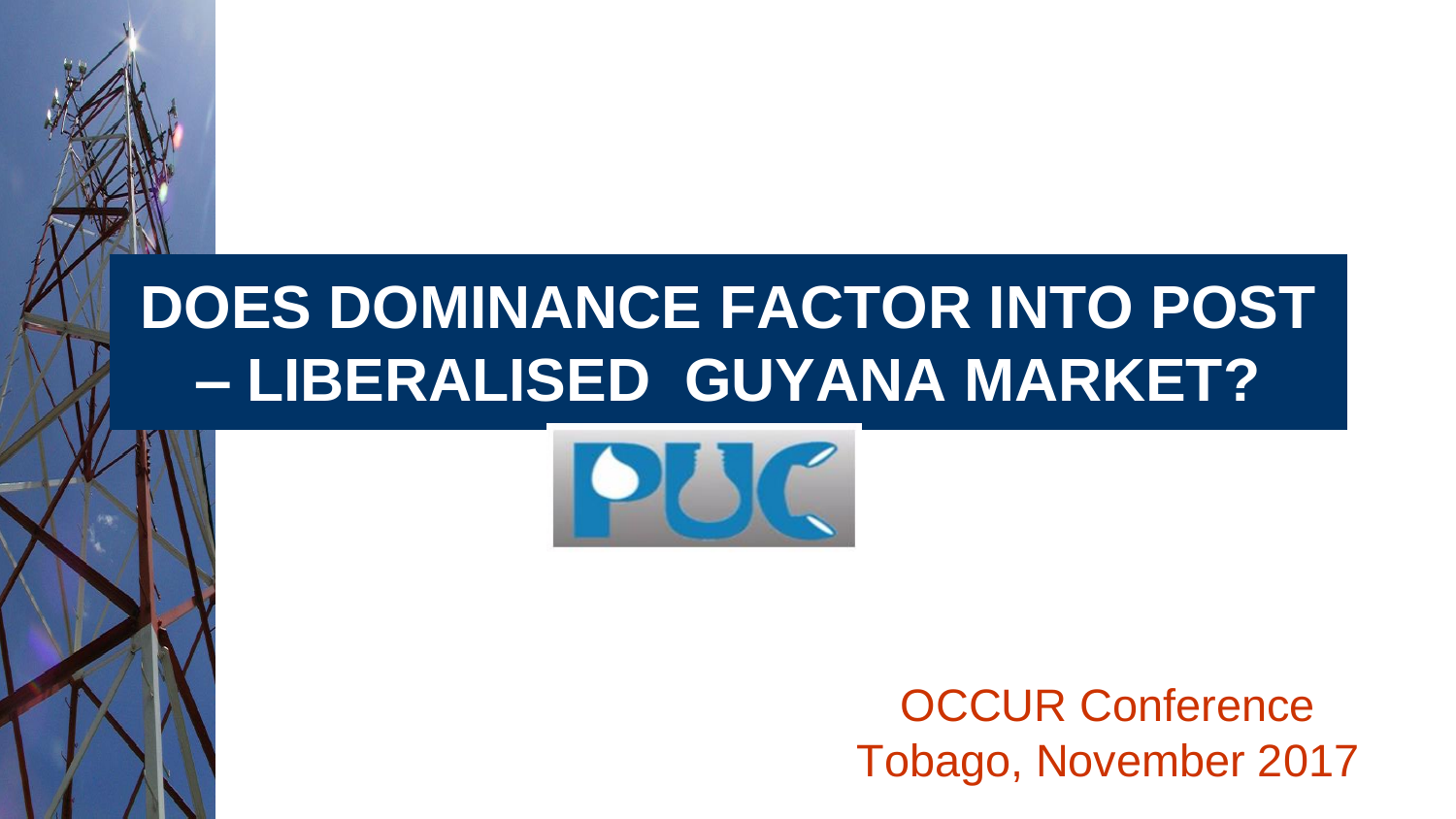## **SNAPSHOT**

- ❑ **PUC regulates Telecoms; Water and Electricity Sectors**
- ❑ **Snapshot of Presentation – given the current market share will dominance matter?**
- ❑ **Guyana is on the verge of liberalizing its telecoms industry there are 2 players in the field namely GTT and Digicel-**
	- **GTT might be considered 'dominant' for landline services whilst both could be dominant in Mobile services - it is posited that the given present market share the determination of Dominance might be an ardent task**
- ❑ **Proposed Telecommunications Act (2016)** 
	- **Assented to but not in force**
- ❑ **In a post liberalized Guyana – under the proposed Telecommunications Act (2016)**
	- **Telecoms Agency to be established which will be the Licensing Authority –**
	- **PUC will then perform as the Regulator** *simpliciter* **performing its usual regulatory and investigatory functions over the newly licensed**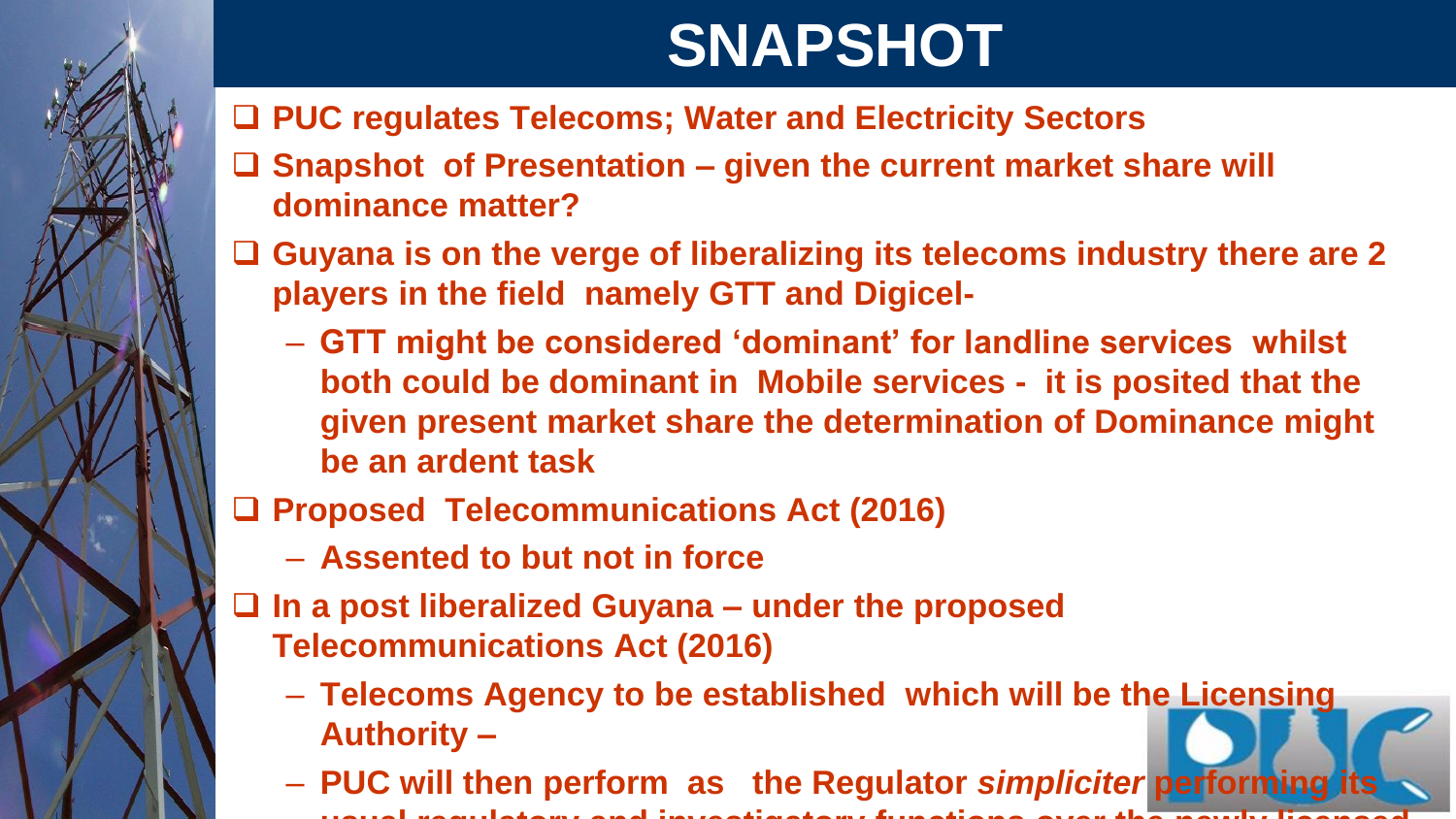

## **CURRENT TELECOMS INDUSTRY**

❑ GT&T holds the monopoly for access to International gateway and local landline network.

❑GTT had an interconnection Agreement with Celstar for local network for inbound and outbound interconnection

❑In 2007, DIGICEL assumed Celstar's market and the rights and responsibilities under the former Celstar's Agreement

❖it now has the interconnection Agreement with GTT which permits the Operators to share the interconnection Network

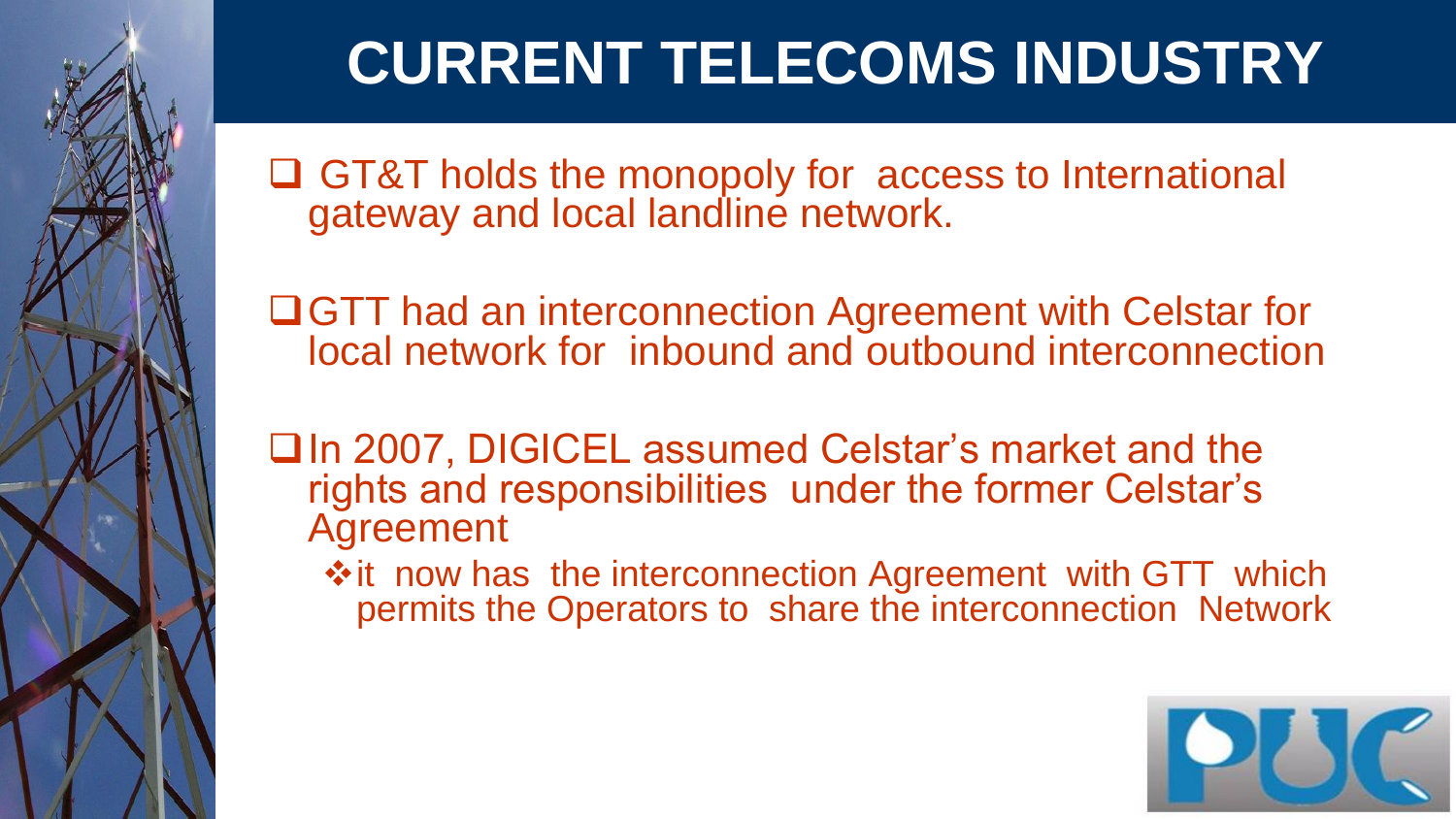# DOMINANCE

❑ The Telecoms Act (2016) provides that the PUC shall determine whether a telecommunications undertaking is dominant within one year after submission of its application for such undertaking

❑ *Dominance seeks to establish which operator occupies a position of economic strength without constraints from competitors, potential competitors, consumers or other users*

❑ PUC has no bench- mark for dominance and as such, it must look to either its sister Caribbean Regulators or to the European Union model for guidance. European Courts consider indispensability of the operator as its measuring rod.

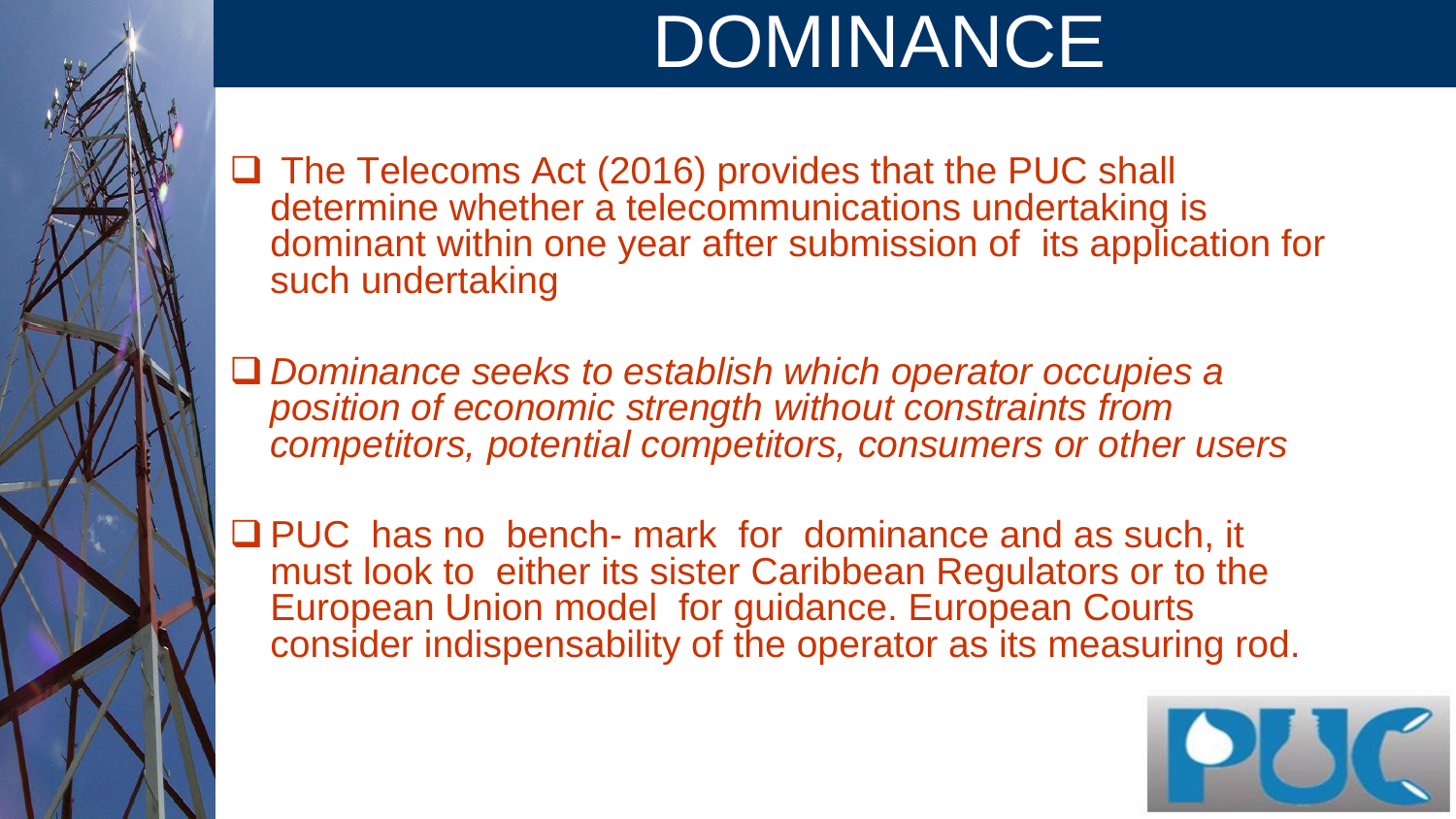#### **PRE-REQUISITES OF DOMINANCE-**Guyana and EU models

#### **GUYANA**

- ❑ The Telecoms Act (2016) provides that the PUC shall determine whether a telecommunications undertaking is dominant within one year after submission of its application for such undertaking
- ❑ *Dominance seeks to establish which operator occupies a position of economic strength without constraints from competitors, potential competitors, consumers or other users*
- ❑ PUC has no bench- mark for dominance and as such, it must look to either its sister Caribbean Regulators or to the European Union model for guidance. European Courts consider indispensability of the operator as its measuring rod.

#### **EUROPEAN UNION**

❑ In the European markets, a telephone operator is generally deemed to have Significant Market Power if it holds **market share of at least 25%**

#### ❑ **Factors/ criteria**

- 1. Operator's ability to influence market conditions
- 2. Its turnover relative to the size of the market
- 3. Its control over the means of access to end users
- 4. Its access to financial resources
- 5. Its experience in providing products and services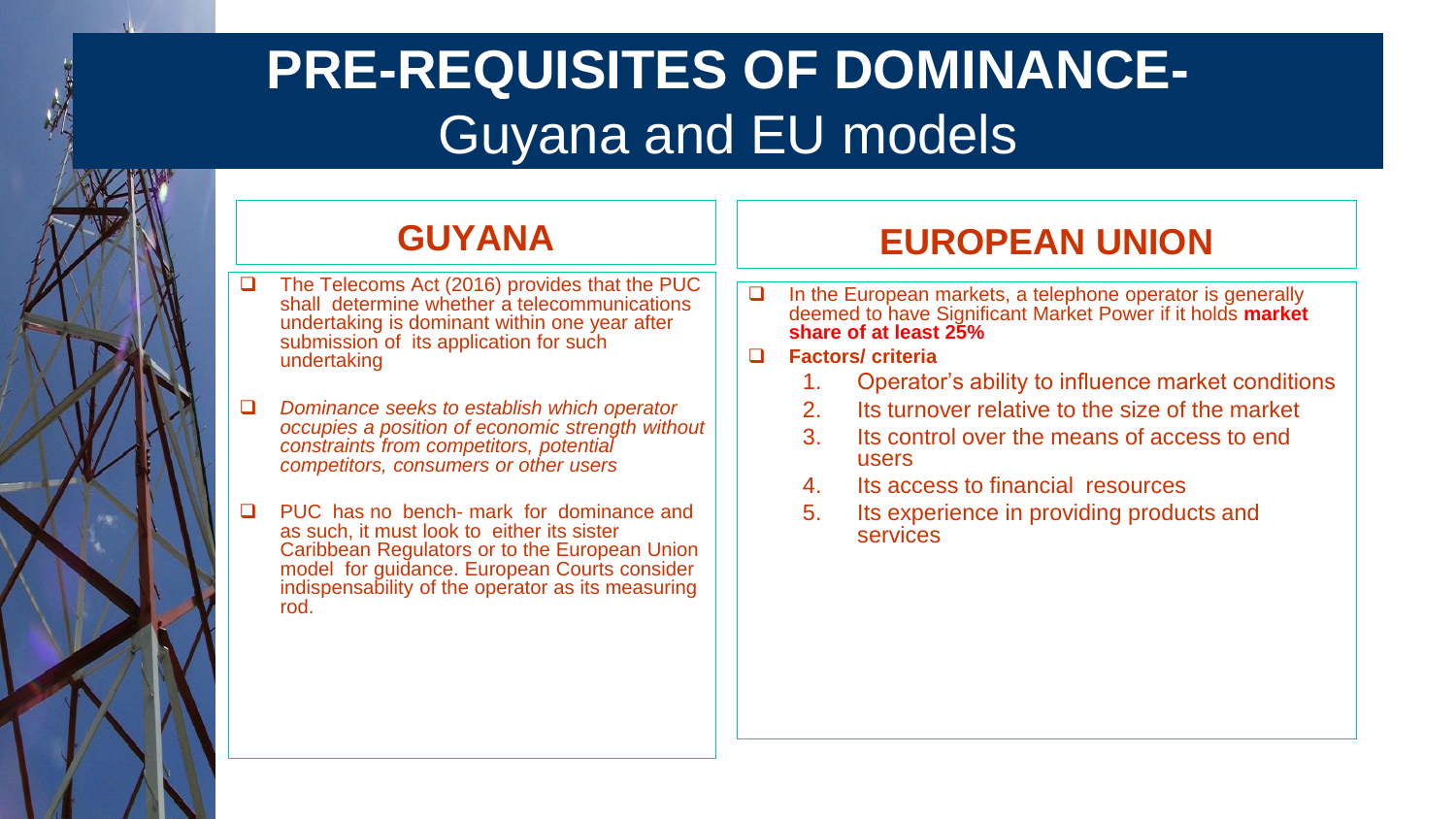

## **GUYANA/ EU CRITERIA CONT'D**

- EU's criteria is broader than that of Guyana's
- The French Court adopted the use of the term 'indispensable' as the standard of proof for Significant Market Power
	- it noted that the practice of determining whether the overall snapshot of the industry is indispensable that practice may produce an anti- competitive effect on the retail market

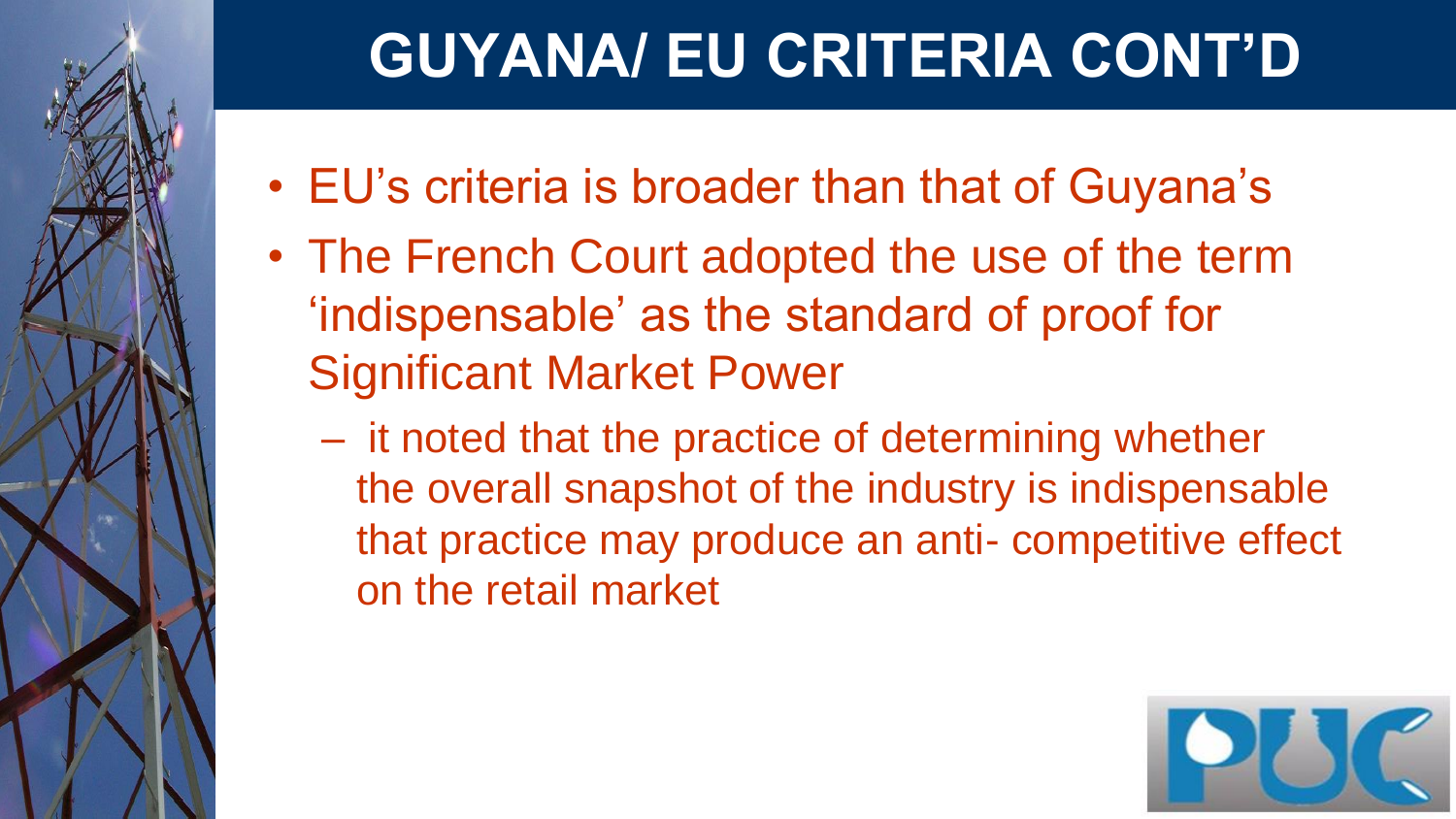## **COMPETITION**

#### ❑ Dominance should be a positive impact on the Telecoms Industry –

- could be an engine to ensure and foster effective competition since it would force the operators to offer consumers reliable, meaningful selections at affordable prices.
- ❑ Comprehensive Regulations on Compensation accompany the proposed telecoms legislation and it empowers the PUC
	- a) conduct inquiries regarding competition or dominance
	- b) make findings of violations with requisite penalties
	- c) request the relevant program of CARICOM to intervene whenever necessary into the financial and other affairs of the operator if it has holdings or undertaking in a particular CARICOM member state

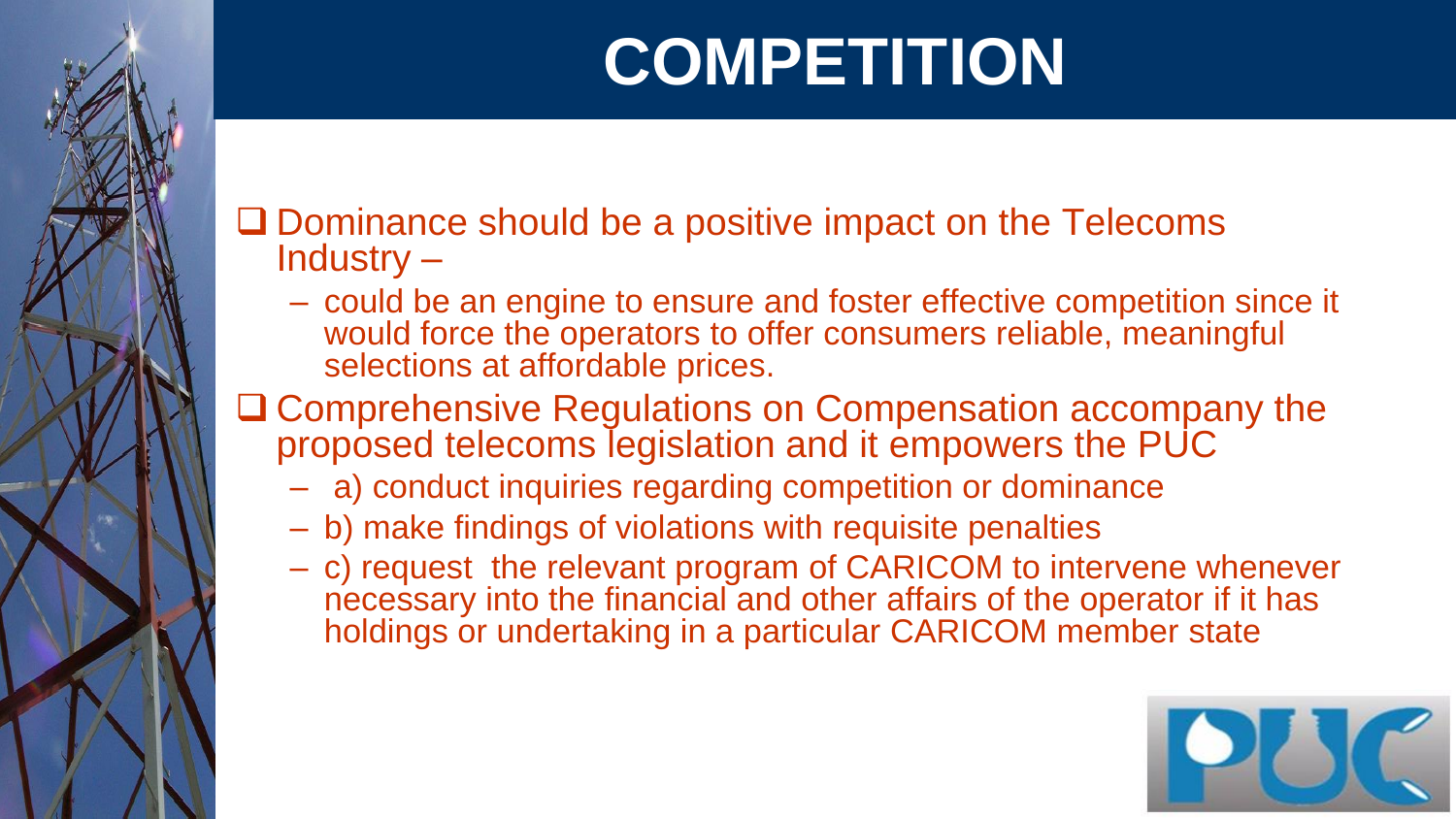

### **GT&T – CURRENT MARKET SHARE**





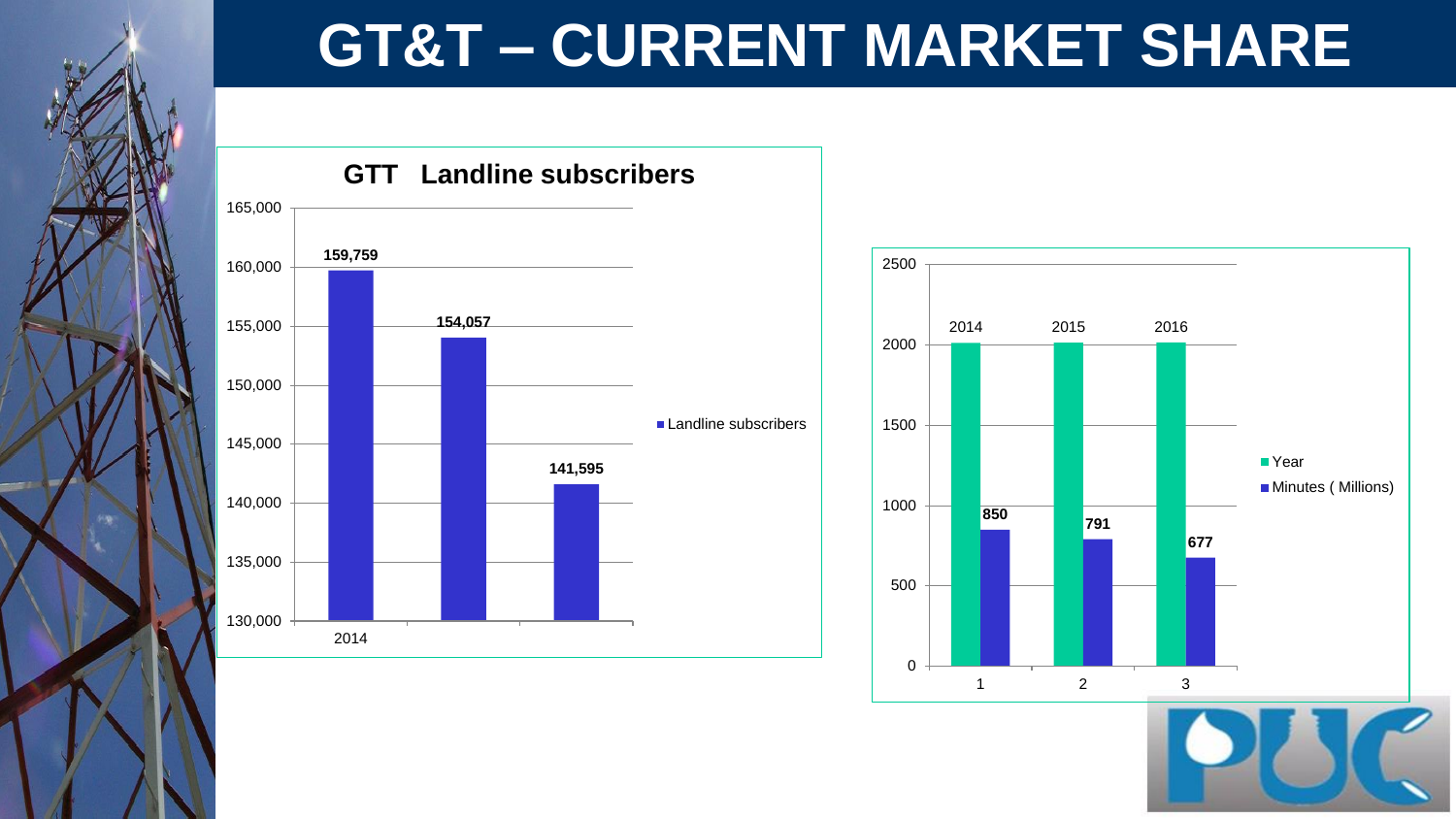

#### • TOTAL MOBILE SUBSCRIBERS 2014 – 568,685 2015-553,519 2016-599,467

• Digicel's share of mobile subscribers is over 50%

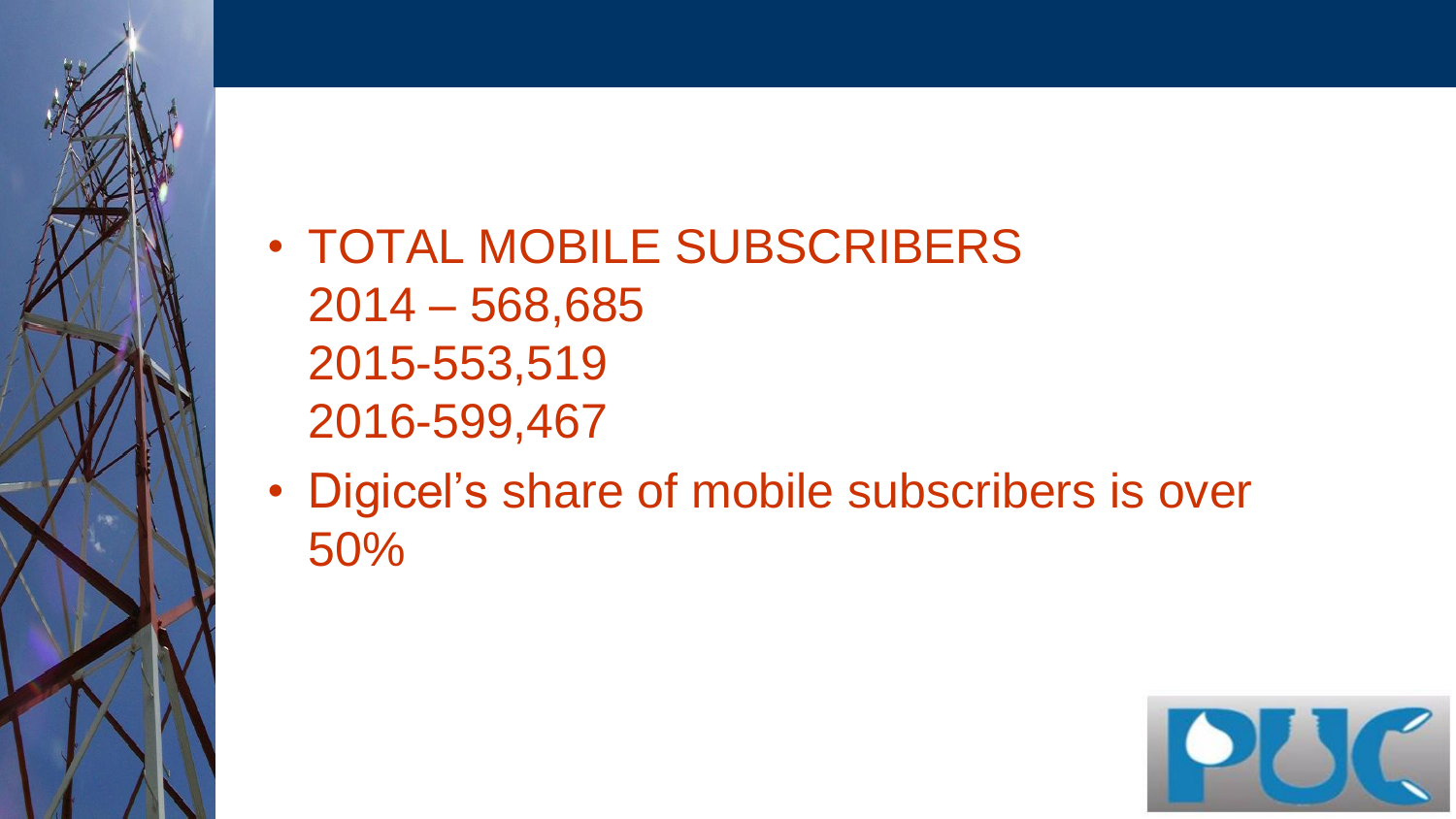### **MOBILE SUBSCRIBERS**



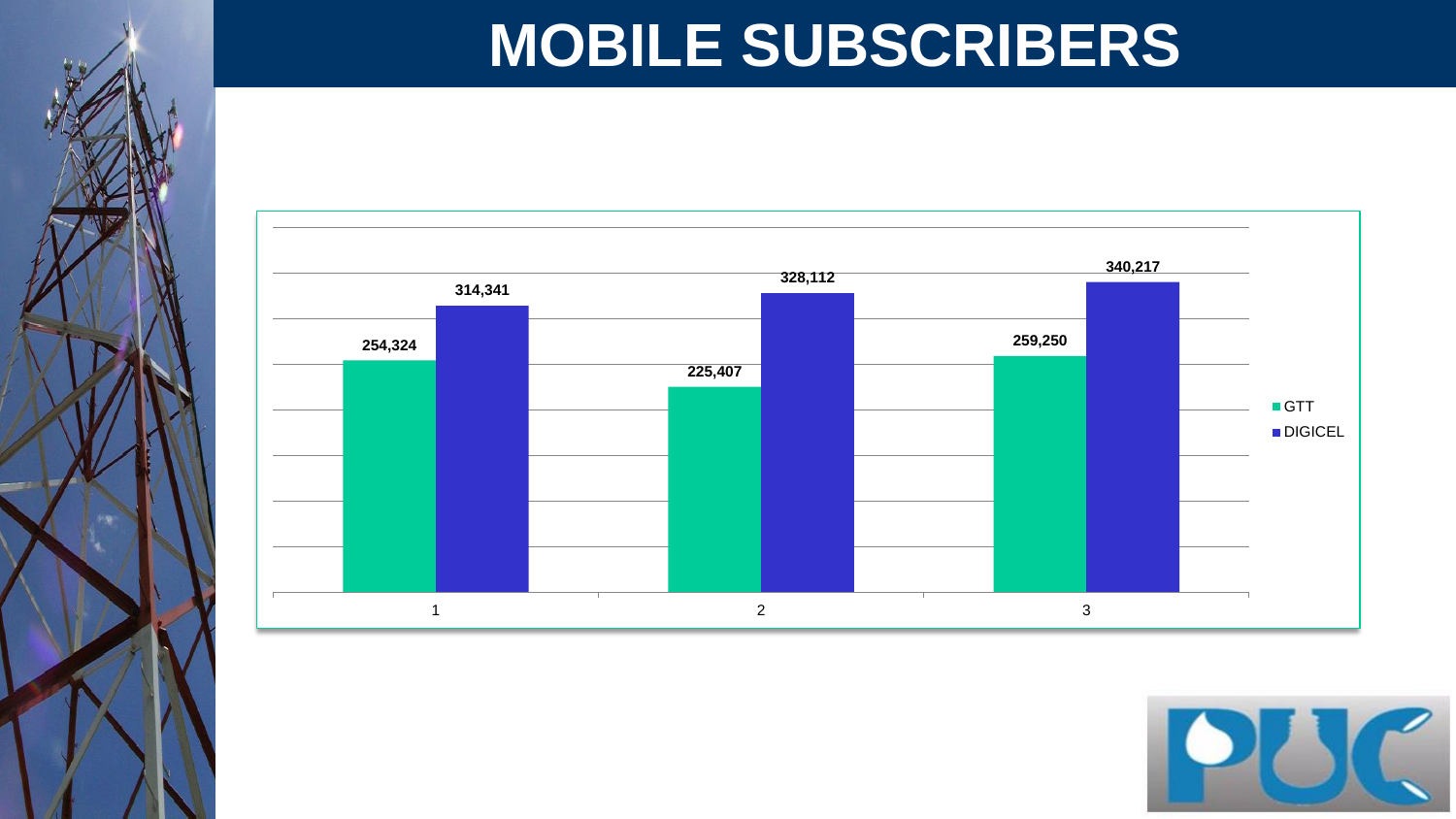

• Mobile Subscribers **GTT** 2014- 254,324 2015-225,407 2016-259,250 DIGICEL 2014-314,341 2015-328,112 2016- 340,217

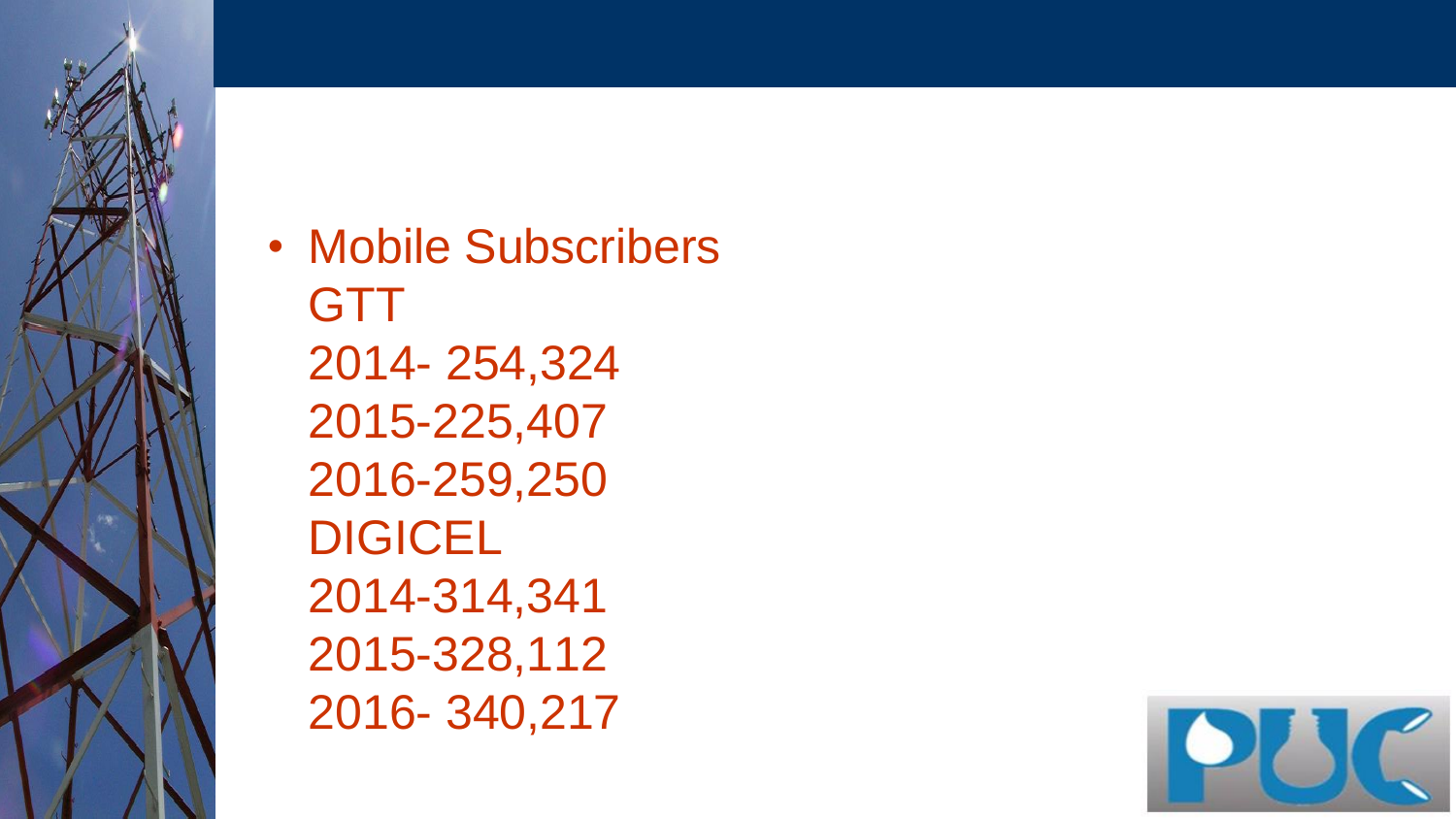

## **ANTI- COMPETITIVE BEHAVIOR**

❑Undesirable bundling telecoms services

- ❑Favorable pricing not justified by cost differences
- ❑Supplying telecoms services at prices below long run incremental costs

❑Deliberately reducing the margin of profit available by increasing the prices for wholesale telecoms services or decreasing prices of retail markets

❑Price fixing ❑Bid rigging

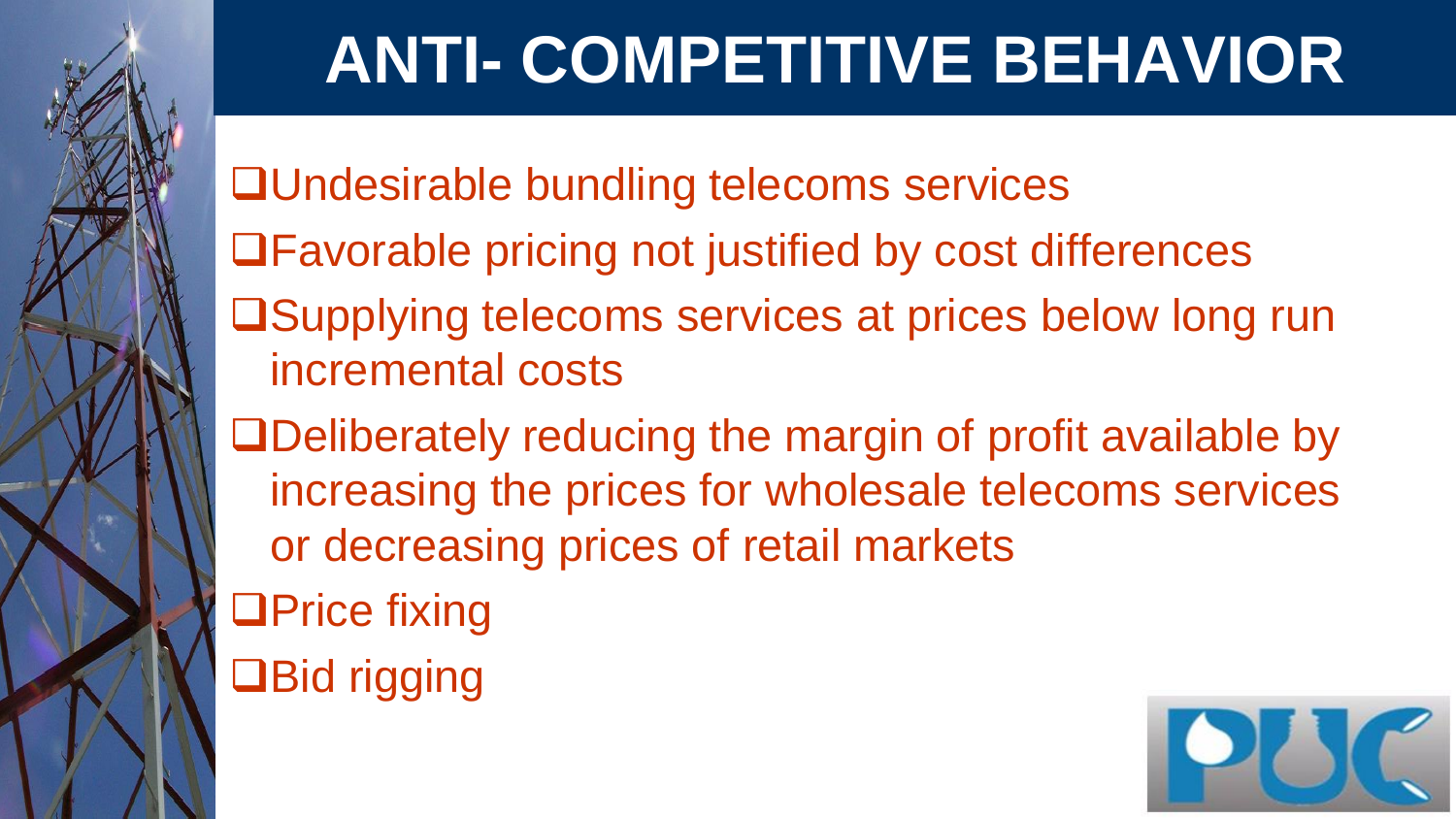

## **FINAL THOUGHTS…**

❑ If the market remains static PUC will have the onerous task of deciding on indispensability of one operator over another

- ❑ Remains to be seen whether the operators will find it prudent to merge which may in effect trigger clear dominance.
- ❑ Whether the market could even absolve other players given the size of Guyana's population of 750,000 and there is no clear cut data on the Adult users

❑ Whether it is prudent for PUC to both determine dominance and abuse of dominant position

❑ The burning issue - will Dominance even matter?